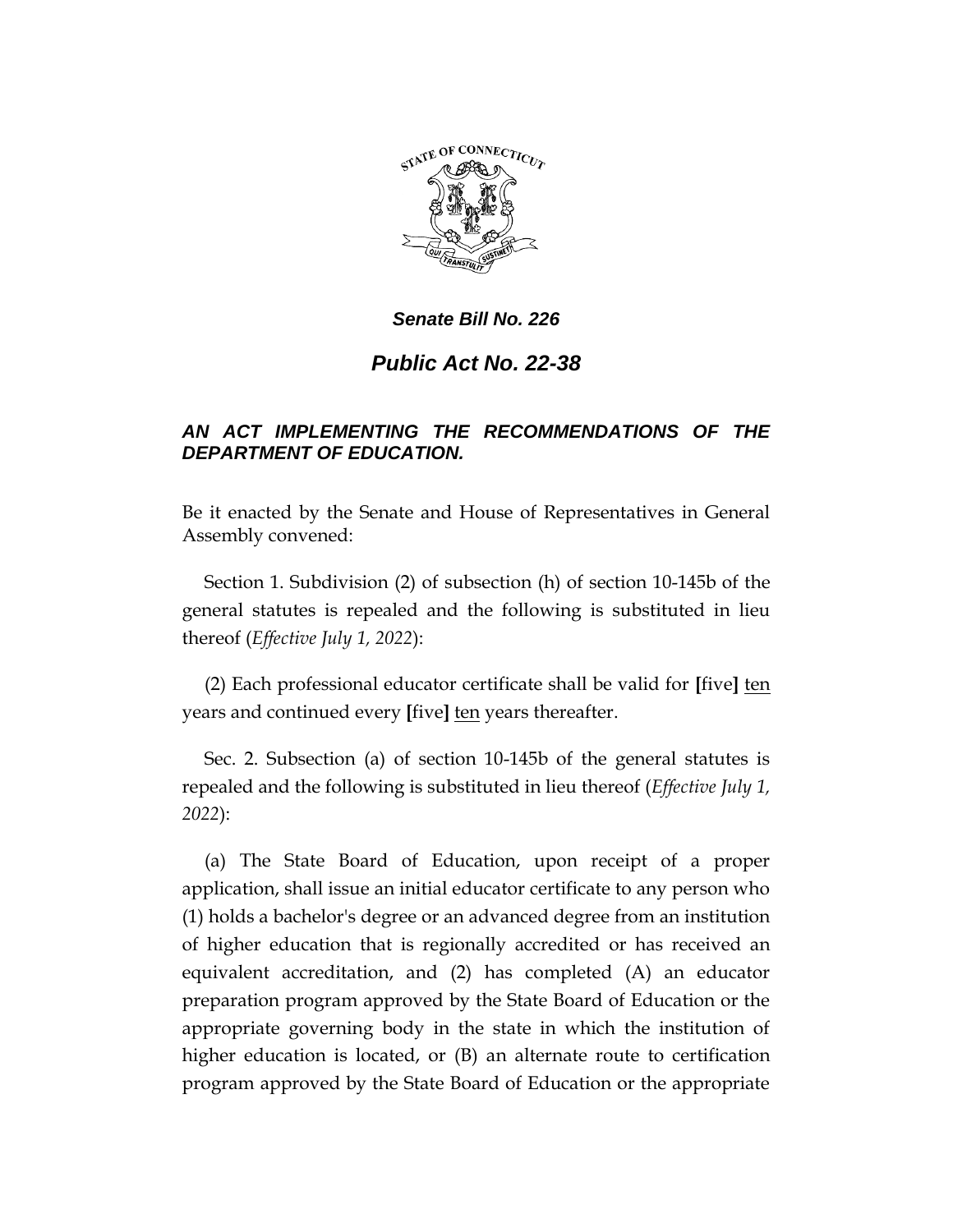governing body in the state in which such alternate route to certification program is located, and satisfies the requirements for a temporary ninety-day certificate, pursuant to subsection (c) of this section, or a resident teacher certificate, pursuant to section 10-145m. In addition, on and after July 1, 2018, each applicant shall have completed a subject area major as defined by the State Board of Education, except (i) as provided in section 10-145*l,* or (ii) where an applicant achieves a satisfactory evaluation on an appropriate State Board of Education approved subject area assessment or has completed advanced coursework in a relevant subject area. Each such initial educator certificate shall be valid for three years, except as provided in subsection (c) of this section, and may be extended by the Commissioner of Education for an additional year for good cause upon the request of the superintendent in whose school district such person is employed or upon the request of the assessment team reviewing such person's performance. The commissioner may, upon application, reissue an initial educator certificate to any person who holds, but has not served under, an initial educator certificate, if such person can demonstrate that he or she satisfies the preparation and eligibility requirements that were in place at the time such initial educator certificate was originally issued to such person.

Sec. 3. Subsection (e) of section 10-145b of the general statutes is repealed and the following is substituted in lieu thereof (*Effective July 1, 2022*):

(e) On and after July 1, 1989, the State Board of Education, upon receipt of a proper application, shall issue a provisional educator certificate to any person who (1) has successfully completed a beginning educator program and one school year of successful teaching as attested to by the superintendent, or the superintendent's designee, in whose local or regional school district such person was employed, (2) has completed at least three years of successful teaching in a public school in another state or a nonpublic school approved by the State Board of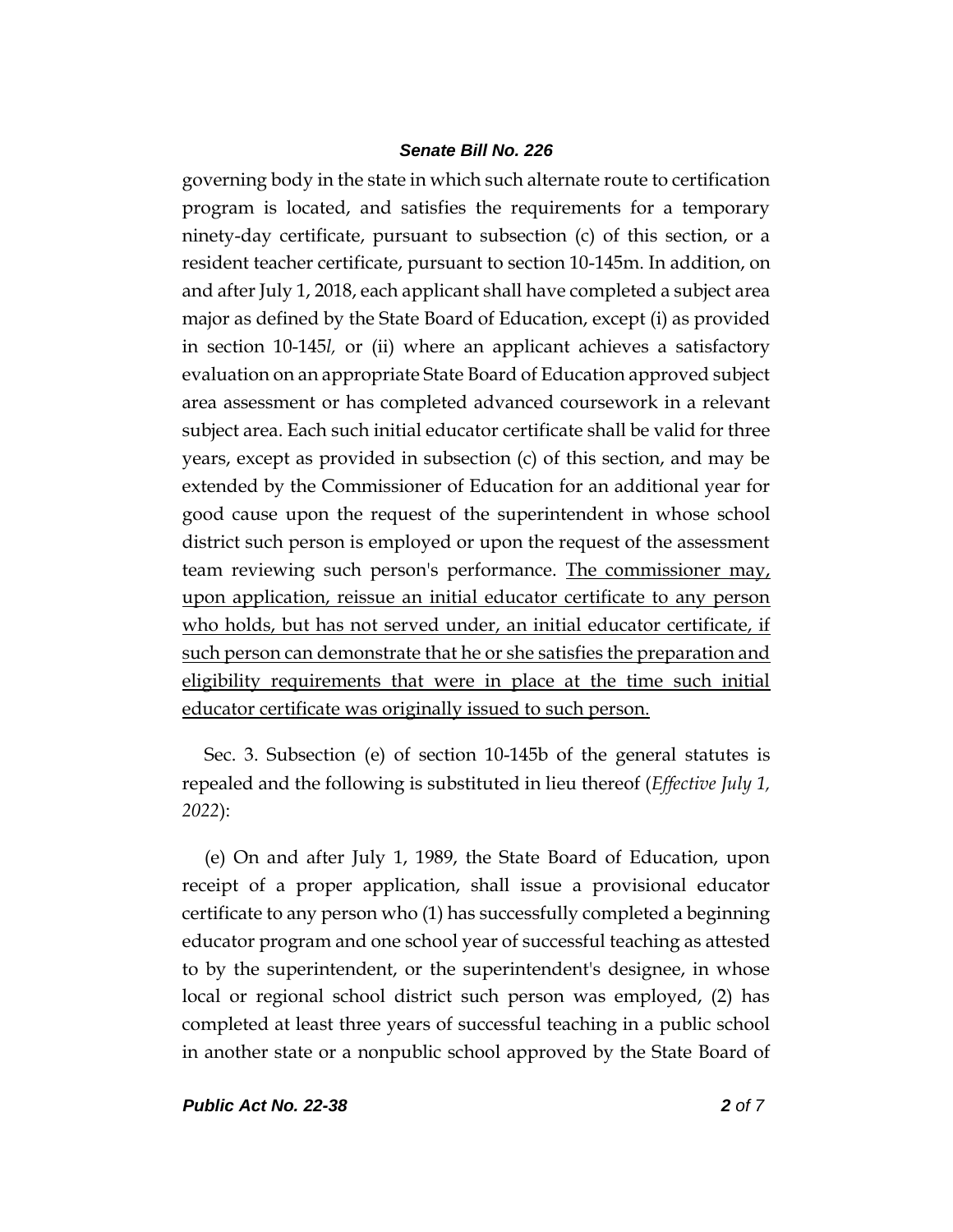Education or appropriate governing body in another state within ten years prior to application for such provisional educator certificate, as attested to by the superintendent, or the superintendent's designee, in whose school district such person was employed, or by the supervising agent of the nonpublic school in which such person was employed, and has met preparation and eligibility requirements for an initial educator certificate, or (3) has successfully taught with a provisional teaching certificate for the year immediately preceding an application for a provisional educator certificate as an employee of a local or regional board of education or facility approved for special education by the State Board of Education. The commissioner may, upon application, reissue a provisional educator certificate to any person who holds a provisional educator certificate, if such person can demonstrate that he or she satisfies the preparation and eligibility requirements that were in place at the time such provisional educator certificate was originally issued to such person.

Sec. 4. Subsection (a) of section 10-25b of the 2022 supplement to the general statutes is repealed and the following is substituted in lieu thereof (*Effective July 1, 2022*):

(a) Not later than January 1, **[**2023**]** 2024, the Department of Education, in collaboration with the State Education Resource Center, shall develop a model curriculum for grades kindergarten to grade eight, inclusive, that may be used by local and regional boards of education.

Sec. 5. Section 375 of public act 21-2 of the June special session is repealed and the following is substituted in lieu thereof (*Effective July 1, 2022*):

(a) Not later than January 1, 2023, the Department of Education, in consultation with the State Education Resource Center, shall submit a progress report on the development of the model curriculum for grades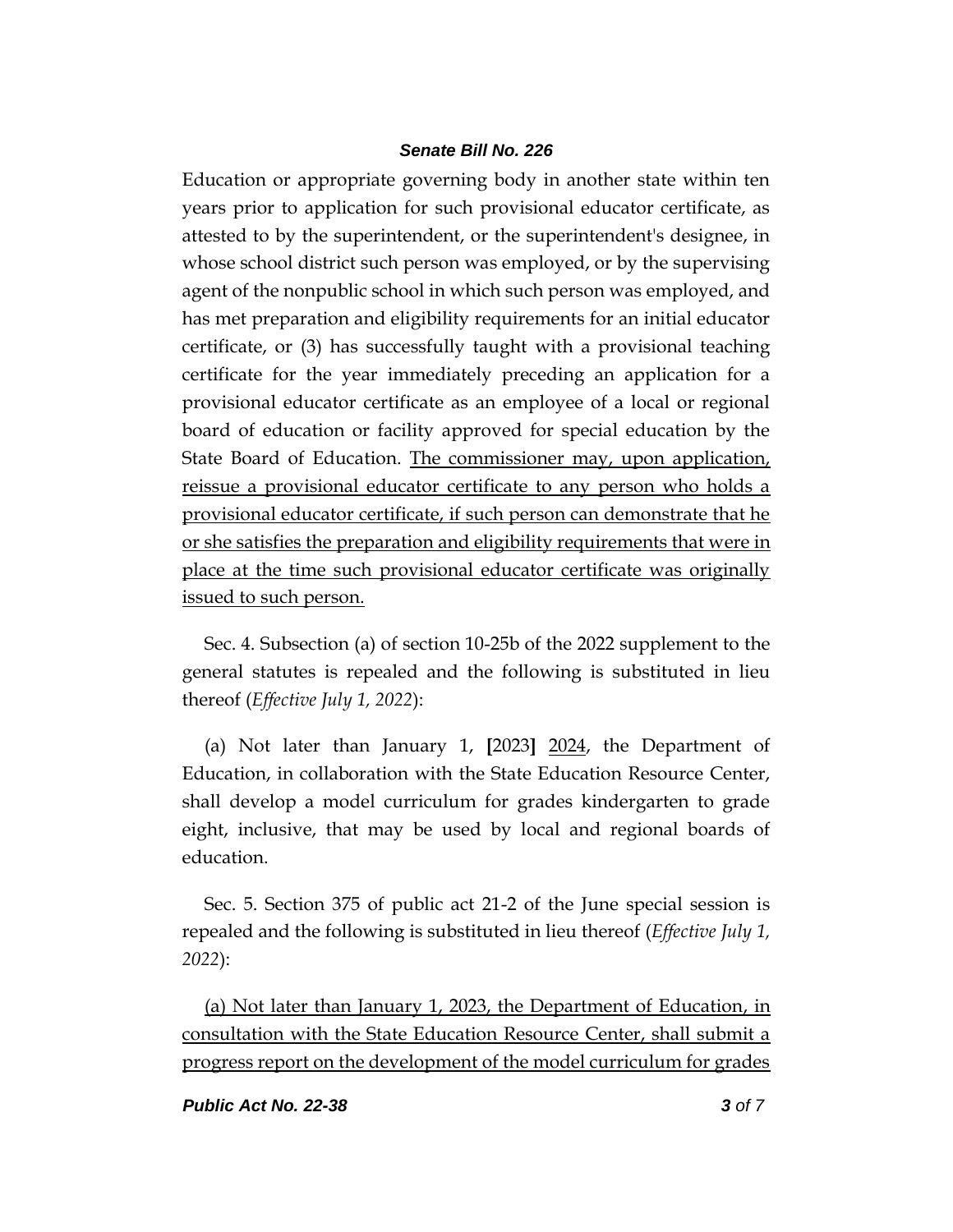kindergarten to grade eight, inclusive, described in section 10-25b of the general statutes, as amended by this act, to the joint standing committee of the General Assembly having cognizance of matters relating to education, in accordance with the provisions of section 11-4a of the general statutes.

(b) Not later than January 15, **[**2023**]** 2024, the department, in consultation with the State Education Resource Center, shall submit a description of the model curriculum developed pursuant to section **[**374 of this act**]** 10-25b of the general statutes, as amended by this act, which includes the scope and sequence and course objective, and a report on the development and review of such course to the joint standing committee of the General Assembly having cognizance of matters relating to education, in accordance with the provisions of section 11-4a of the general statutes.

Sec. 6. Section 10-266w of the general statutes is repealed and the following is substituted in lieu thereof (*Effective from passage*):

(a) For each fiscal year, each local and regional board of education having at least one school building designated as a severe need school shall be eligible to receive a grant to assist in providing school breakfasts to all students in each eligible severe need school, provided any local or regional board having at least one school building so designated shall participate in the federal school breakfast program, pursuant to the Healthy, Hunger-Free Kids Act of 2010, P.L. 111-296, on behalf of all severe need schools in the district with grades eight or under in which at least eighty per cent of the lunches served are served to students who are eligible for free or reduced price lunches pursuant to said federal law and regulations. For purposes of this section, "severe need school" means a school in which (1) the school is participating, or is about to participate, in a breakfast program, and (2) twenty per cent or more of the lunches served to students at the school in the fiscal year two years prior to the grant year were served free or at a reduced price.

*Public Act No. 22-38 4 of 7*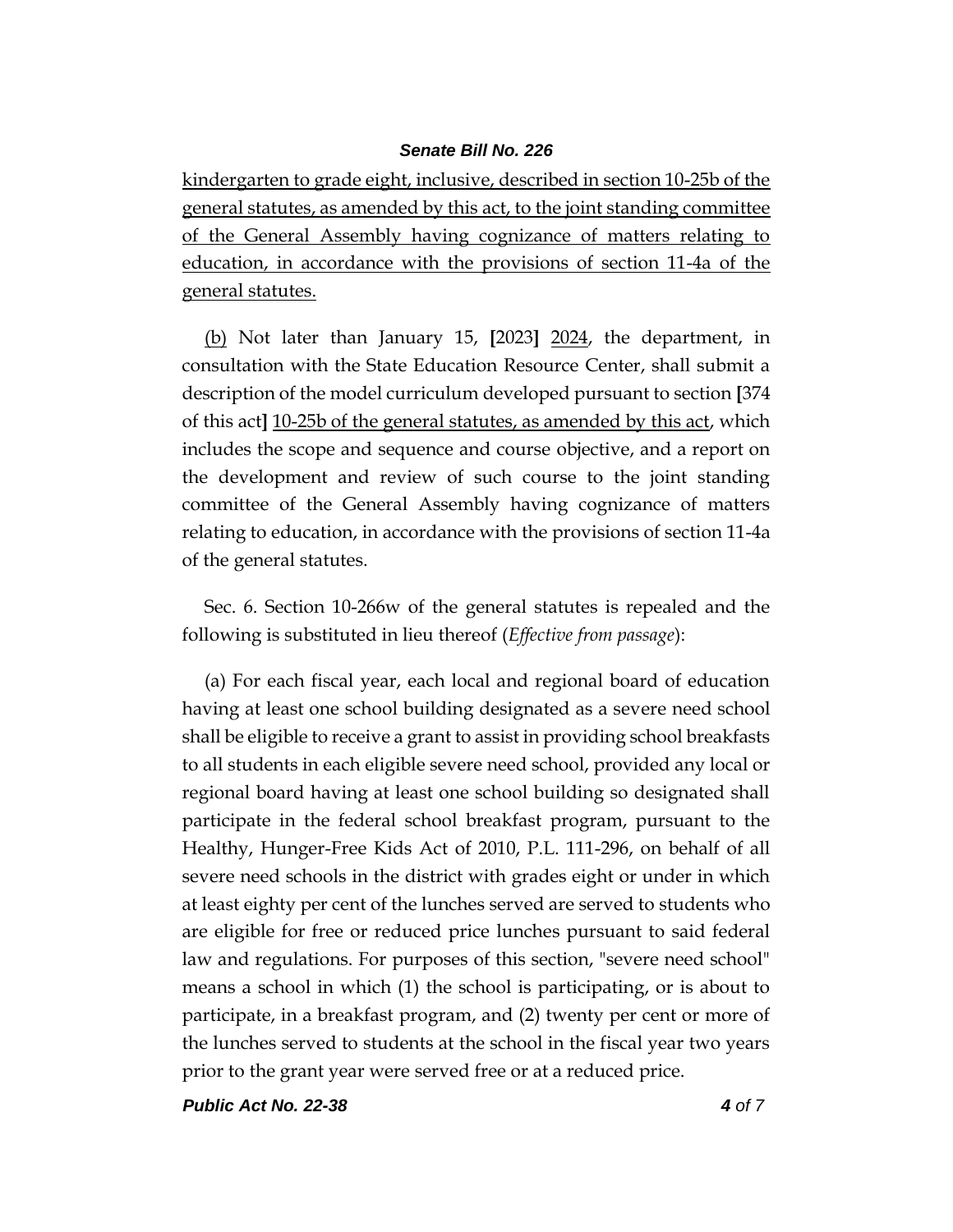(b) Grants under this section shall be contingent on documented direct costs of a school breakfast program which exceed the federal aid and cash income received by a school breakfast program. Eligible boards of education shall submit applications, on behalf of each of their severe need schools, for grants under this section to the Commissioner of Education. Applications shall be submitted in such form and at such times as the commissioner shall prescribe.

(c) Within the limits of available funds, the amount to which each eligible local or regional board of education is entitled for each fiscal year under this section shall be the sum of (1) three thousand dollars for each severe need school in the school district which provides a school breakfast program prorated per one hundred eighty days of the school year; and (2) ten cents per breakfast served in each severe need school. If the amount due eligible boards of education exceeds the amount of funds available, the grants calculated under subdivision (2) of this subsection shall be reduced proportionately. In each fiscal year, grants calculated under subdivision (1) of this subsection shall be paid in October, and grants calculated under subdivision (2) of this subsection shall be paid in equal installments in January and May. Based on verification of the data used to calculate such grants, any underpayment or overpayment may be calculated and adjusted by the Department of Education in any subsequent year's grant.

(d) Each local and regional board of education participating in the grant program shall prepare a financial statement of expenditures that shall be submitted to the department annually, at such time and in such manner as the Commissioner of Education prescribes. If the commissioner finds that any school breakfast grant recipient uses such grant for purposes that are not in conformity with the purposes of this section, the commissioner shall require repayment of the grant to the state.

*Public Act No. 22-38 5 of 7* (e) The Commissioner of Education may temporarily waive any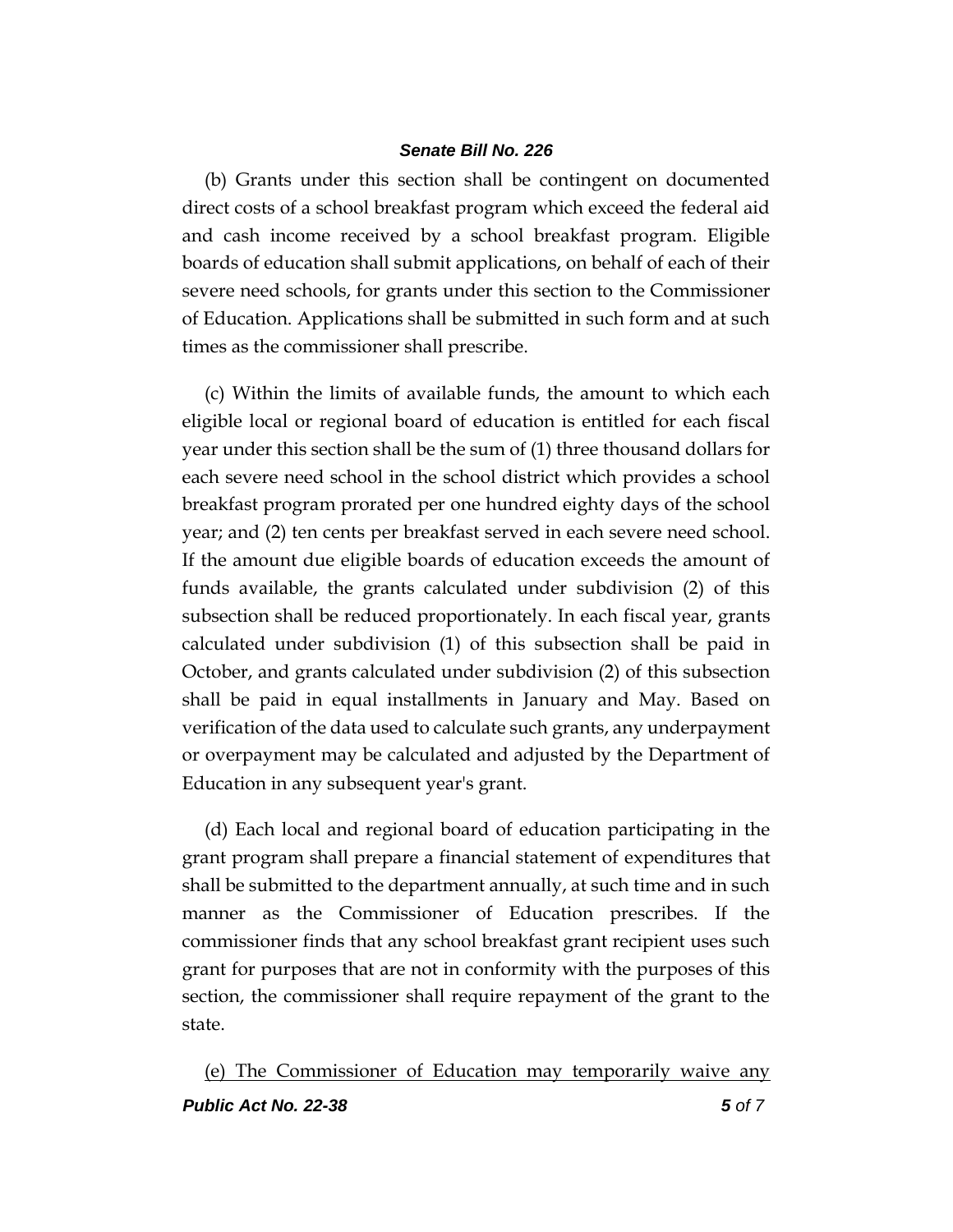provision of this section or modify any requirements relating to the eligibility for participation in the grant program in response to any changes in federal law or waivers issued by the United States Department of Agriculture to ensure that local and regional boards of education participating in a federal breakfast program continue to receive such grants.

Sec. 7. Section 10-215b of the general statutes is repealed and the following is substituted in lieu thereof (*Effective from passage*):

(a) The State Board of Education is authorized to expend in each fiscal year, within available appropriations, an amount equal to (1) the money required pursuant to the matching requirements of said federal laws and shall disburse the same in accordance with said laws, and (2) ten cents per lunch served in the prior school year in accordance with said laws by any local or regional board of education, the Technical Education and Career System or governing authority of a state charter school, interdistrict magnet school or endowed academy approved pursuant to section 10-34 that participates in the National School Lunch Program and certifies pursuant to section 10-215f that the nutrition standards established by the Department of Education pursuant to section 10-215e shall be met.

(b) The State Board of Education shall prescribe the manner and time of application by such board of education, the Technical Education and Career System, such governing authority or controlling authority of the nonpublic schools for such funds, provided such application shall include the certification that any funds received pursuant to subsection (a) of this section shall be used for the program approved. The State Board of Education shall determine the eligibility of the applicant to receive such grants pursuant to regulations provided in subsection (c) of this section and shall certify to the Comptroller the amount of the grant for which the board of education, the Technical Education and Career System, the governing authority or the controlling authority of a

*Public Act No. 22-38 6 of 7*